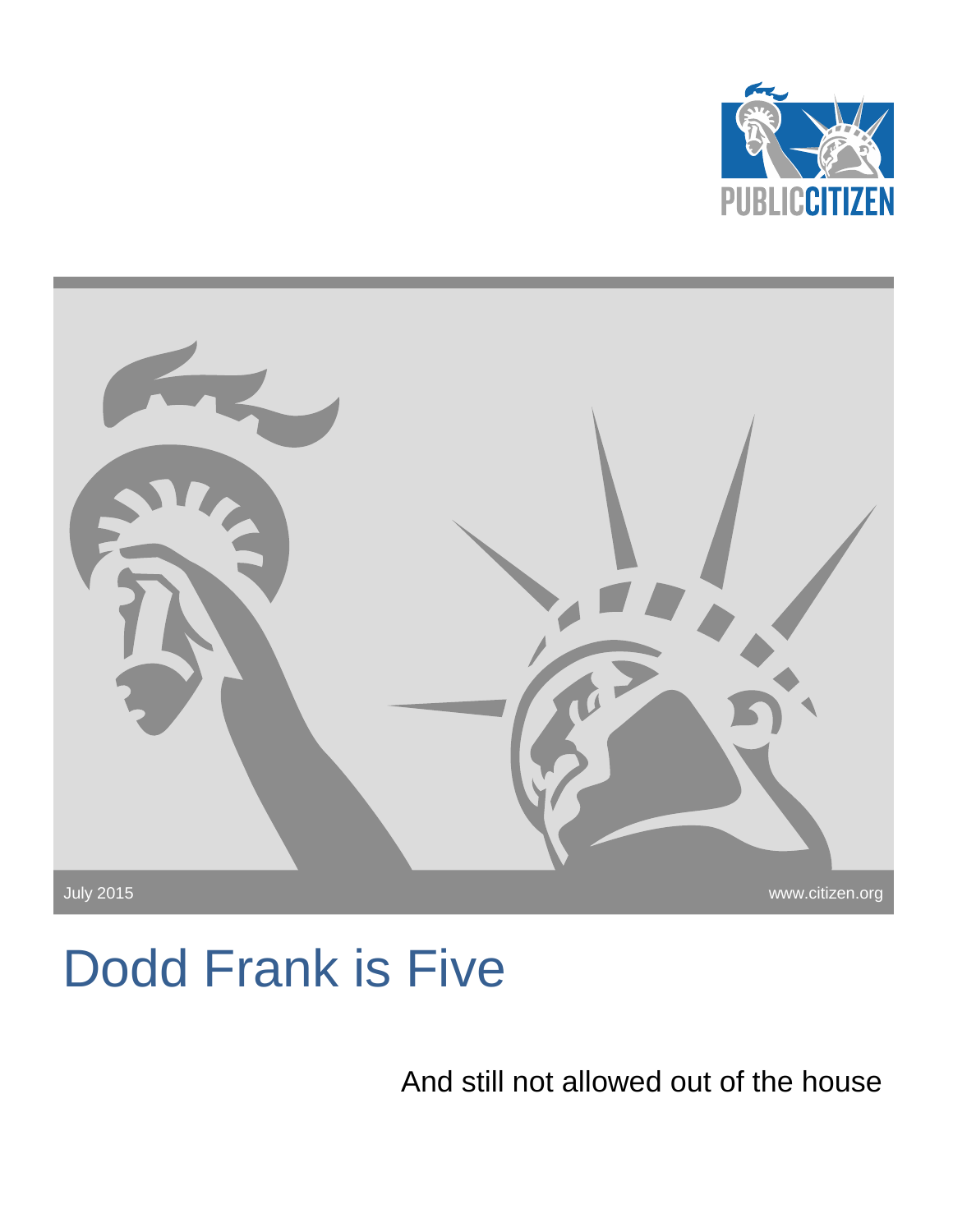#### **Acknowledgments**

This report was written by Bartlett Naylor, Financial Policy Advocate for Public Citizen's Congress Watch division and edited by Lisa Gilbert, Director Congress Watch.

#### **About Public Citizen**

Public Citizen is a national non-profit organization with more than 400,000 members and supporters. We represent consumer interests through lobbying, litigation, administrative advocacy, research, and public education on a broad range of issues including consumer rights in the marketplace, product safety, financial regulation, worker safety, safe and affordable health care, campaign finance reform and government ethics, fair trade, climate change, and corporate and government accountability.



Public Citizen's Congress Watch 215 Pennsylvania Ave. S.E. Washington, D.C. 20003 P: 202-454-5139 F: 202-547-7392 [http://www.citizen.org](http://www.citizen.org/)

© 2015 Public Citizen. All rights reserved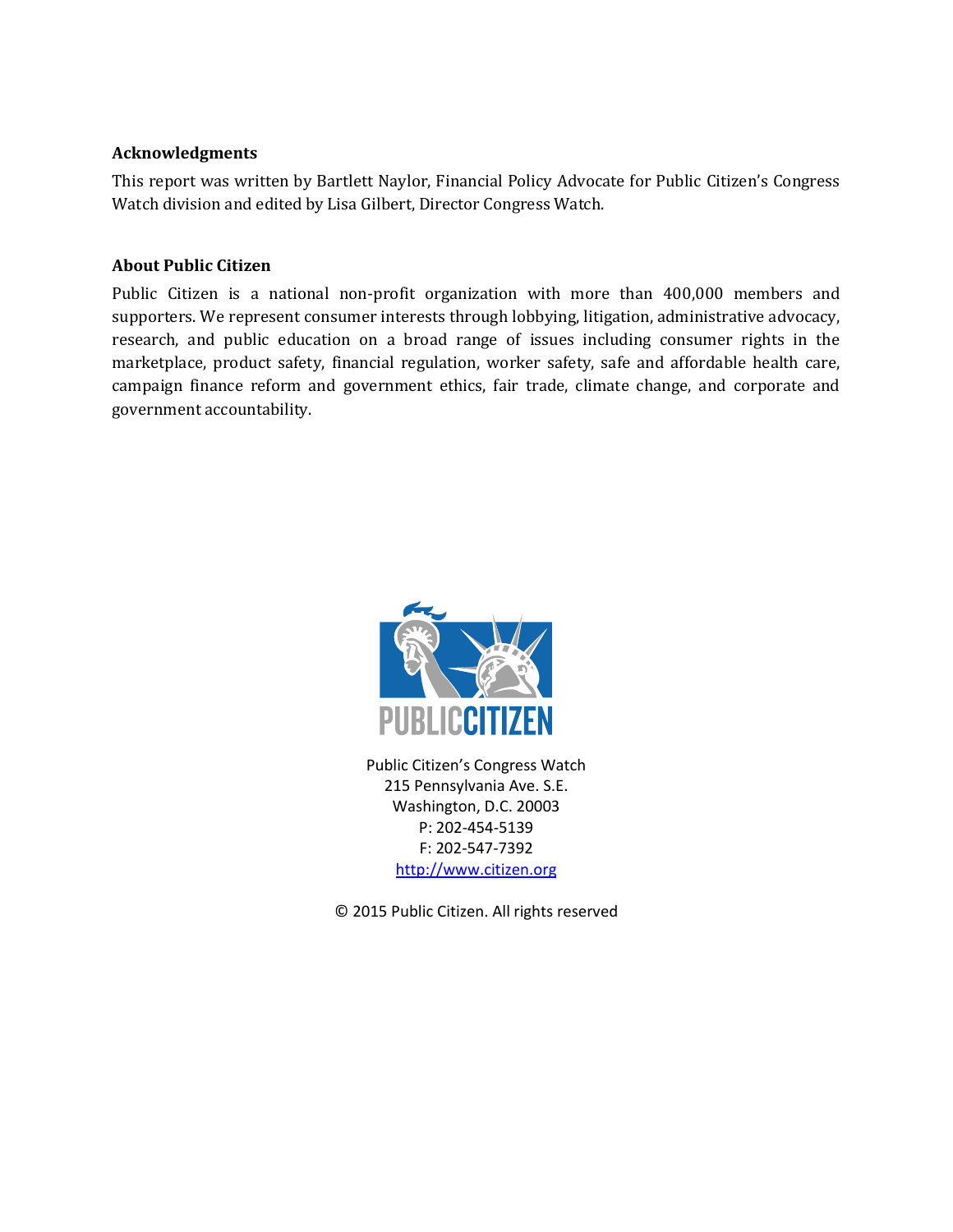# **Introduction**

**C**ongress approved the Dodd-Frank Wall Street Reform and Consumer Protection Act following the worst financial crisis since the 1929 crash caused the Great Depression. The 2008 crash deleted \$12 trillion from the economy, costing millions of Americans their jobs, their homes, their savings.

The reform law did not promise to repair this damage. What the architects did promise is that reckless banking would end and that we'd never bail out mega-banks again.  $1$ 

That promise became law on July 21, 2010. Five years later, however, this law remains largely incomplete—either yet un-codified into specific rules, enforcement dates set into the future, or rules not fully advantaged.

In humorous terms, it seems that Dodd-Frank is 5 years old and still not allowed outside the house.

Of the 398 rules designed to deliver the promise that Americans will never again be held hostage to a bank that's too big to fail, here is the status of key provisions.

## **Volcker Rule**

 $\overline{\phantom{a}}$ 

The Volcker Rule is the name for Section 619 of the Wall Street Reform Act. In brief, it declares that banks may not engage in proprietary trading. That means the bank cannot attempt to gain a profit the way speculators do-- through the frequent purchase and sale of a security.

The rule is named for Paul Volcker, former chair of the Federal Reserve. Volcker argues that banks should restrict themselves to traditional loan-making with funds they borrow from depositors, which is an inexpensive, abundant source of money since the government guarantees repayment even if the bank fails. Using that cheap, taxpayer-subsidized money to gamble is inappropriate.

One of the complexities imbedded in the rule is that while banks may not make proprietary trades, they may still purchase and sell securities provided that these transactions are in the service of their customers, known as market making. Regulators are establishing metrics intended to reveal the difference between proprietary trading and market-making. The proprietary trading ban goes into effect in July 2015. For the public however, it will be difficult to determine whether the banks are complying.

 $<sup>1</sup>$  See President Obama's remarks at signing ceremony, available</sup> at[:http://www.gpo.gov/fdsys/pkg/DCPD-201000617/pdf/DCPD-201000617.pdf](http://www.gpo.gov/fdsys/pkg/DCPD-201000617/pdf/DCPD-201000617.pdf)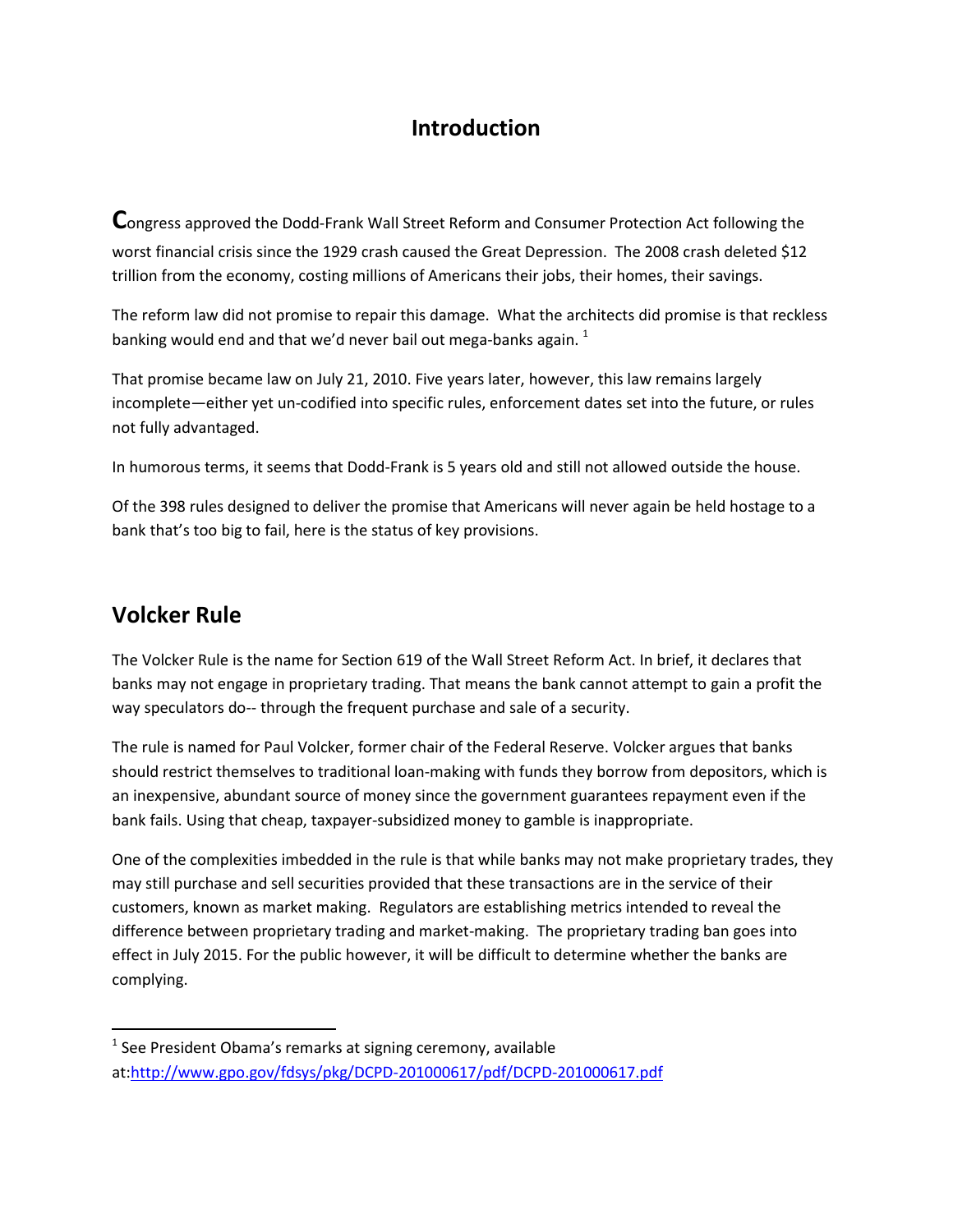For example, Goldman Sachs CEO Lloyd Blankfein claimed in 2013 that "we shut off that activity" of proprietary trading.<sup>2</sup> However, Goldman Sachs lists "market making" as one of six major sources of revenue, along with such other items as "investment banking," and "commissions and fees." In 2014, it reported \$8.3 billion in revenue from market making. This is down from 2013, where it reported \$9.3 billion, and from 2012, when it reported \$11.3 billion.  $^3$  Before these years, Goldman Sachs did not describe revenue from market making at all. Instead, it described such activities as "trading and principal investments." These values varied widely in the years around the financial crash, but were similar to those now reported under "market making. In 2007, for example, Goldman reported a pre-tax gain of \$13 billion.<sup>4</sup> It's hard not to suspect that all that has changed is the terminology.

JP Morgan claimed its derivatives trading in London simply served as a hedge, which is permitted under the Volcker Rule. A hedge is a type of insurance, such as a position that will pay off in the case that the primary investment does not. A Senate investigation, however, found that the bank could produce no document to show what, precisely, was being hedged.  $5$ 

One of the blatant arenas where banks engage in proprietary trading is through their hedge funds. Hedge funds are investment vehicles that pool capital from investors and are augmented with borrowed money. Unlike mutual funds, the investments can be complicated and are usually much riskier. The Volcker Rule declared that banks must shed these funds. The statute allowed that banks could own as much as 3% of the funds, provided that this ownership was separate from the equity levels needed to satisfy regulatory requirements. Yet in December, 2014, regulators gave banks two additional years beyond the time already permitted to shed these funds. This actually gives the banks until 2022 to exit this gambling arena. Volcker himself resorted to thinly veiled sarcasm following announcement of this reprieve: "It is striking that the world's leading investment bankers, noted for their cleverness and agility in advising clients on how to restructure companies and even industries however complicated, apparently can't manage the orderly reorganization of their own activities in more than five years."<sup>6</sup>

l

<sup>&</sup>lt;sup>2</sup> "Secret Goldman Team Sidesteps Volcker after Blankfein Vow," by Max Abelson, Bloomberg (January 2013), available at: http://www.bloomberg.com/news/articles/2013-01-08/secret-goldman-team-sidesteps-volcker-afterblankfein-vow

 $3$  Goldman Sachs, 10-k, (2015), available at:

http://www.sec.gov/Archives/edgar/data/886982/000119312515056785/d840464d10k.htm#toc840464\_4  $<sup>4</sup>$  Goldman Sachs, 10-k, (2009), available at:</sup>

http://www.sec.gov/Archives/edgar/data/886982/000095012310018464/y81914e10vk.htm#158

<sup>&</sup>lt;sup>5</sup> See "London Whale" investigation by the US Senate Permanent Subcommittee on Investigations, (113<sup>th</sup> Congress), available at: http://www.hsgac.senate.gov/search/?q=london+whale&search-

button=Search&access=p&as\_dt=i&as\_epq=&as\_eq=&as\_lq=&as\_occt=any&as\_oq=&as\_q=&as\_sitesearch=&clien t=hsgac&sntsp=0&filter=0&getfields=&lr=&num=15&numgm=3&oe=UTF8&output=xml\_no\_dtd&partialfields=&pr oxycustom=&proxyreload=0&proxystylesheet=default\_frontend&requiredfields=&sitesearch=&sort=date%3AD%3 AS%3Ad1&start=0&ud=1

<sup>&</sup>lt;sup>6</sup>"Fed Delays Volcker Rule," by Peter Eavis, New York Times (December 2014) Available at:

http://dealbook.nytimes.com/2014/12/19/feds-delay-of-parts-of-volcker-rule-is-another-victory-for-banks/? r=0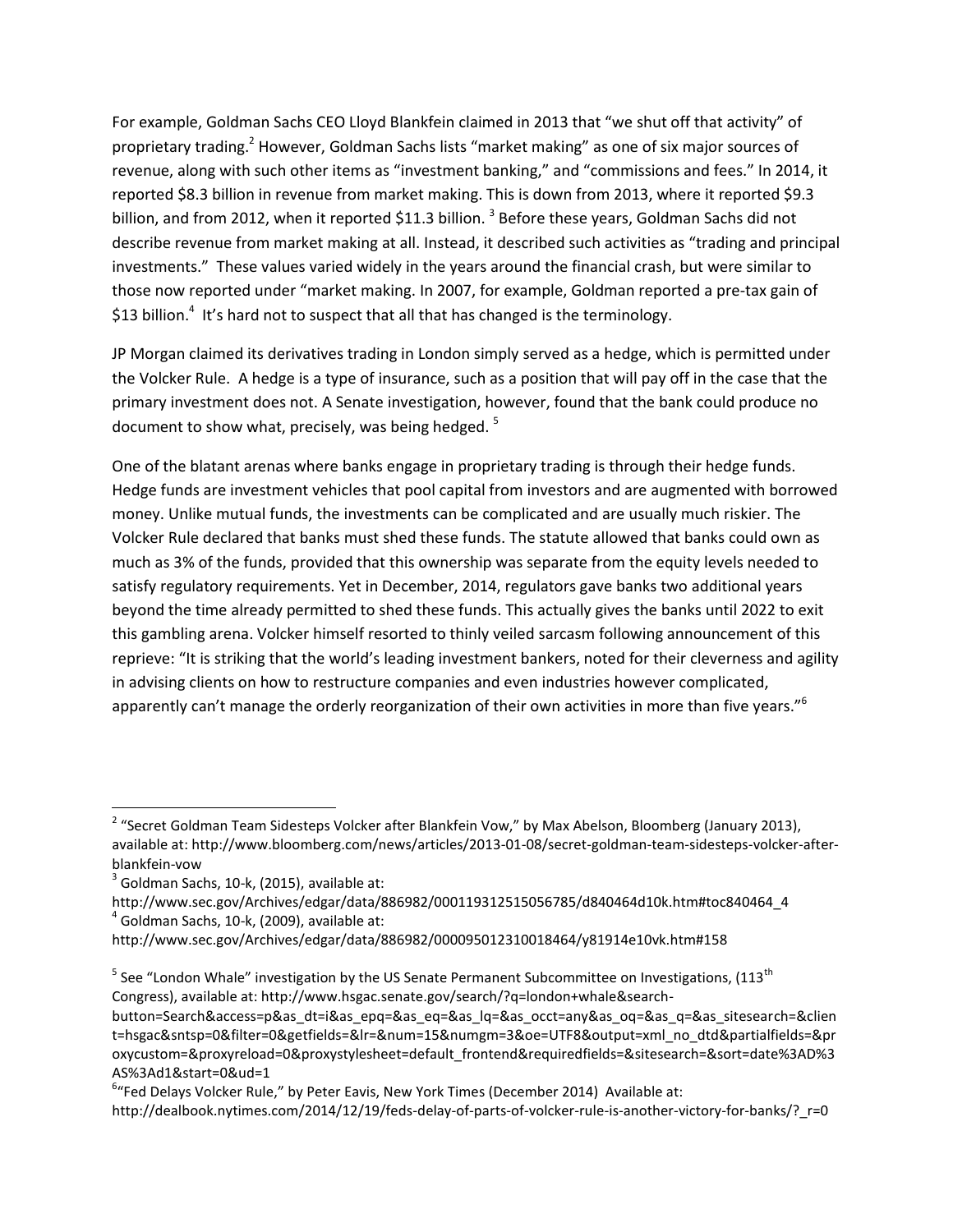Because proprietary trading has been a source of great profit for the banks, the industry lobbied fiercely to soften the implementation of the statute by the regulators. This full-court press included meetings with regulators and congressional hearings.

Naturally, the banks did not argue that they should be allowed to continue taxpayer-backstopped gambling. Instead, they warned that exiting the market would lead to problems in "liquidity." Liquidity refers to the ability to sell an asset quickly without reducing the price of that asset. The most liquid asset is cash, and this can be exchanged in an instant for a product that is priced accordingly. A house is not liquid; if the owner insists on selling it in one day or one hour, the true value might need to be reduced sharply to gain such a speedy sale.

The Investment Company Institute , one of the many financial industry trade associations, referred to "liquidity" 87 times in its 48 page comment letter to the Federal Reserve on the Volcker Rule.<sup>7</sup> The Securities Industry and Financial Markets Association refers to liquidity 21 times in just one of its letters on the Volcker Rule.<sup>8</sup>

While it may be intuitive that the presence of liquidity is preferable to its absence, it isn't clear that promoting maximum liquidity is a goal that should displace all others. There can even be problems with a too-liquid market, such as creating a false sense of security. A frothy stock market might invite too many investors, creating a bubble that, when it bursts, suddenly becomes illiquid. "It's a very good thing we don't have AIGs that are willing to provide lots of liquidity and are buying this stuff now, so we won't have to bail them out one day," said Barney Frank, former chair of the House financial services committee, and prime author of the Wall Street Reform Act.<sup>9</sup>

In practice, the threat of liquidity problems from the Volcker Rule have proven hollow as evinced by market vitality. In 2014, for example, corporate bond issuances hit a high of \$1 trillion, surely contradicting any claims that desiccation would harm the ability of business to raise funds.<sup>10</sup> And even if the Volcker Rule isn't implemented yet, any sophisticated bond investor must account for future rules.

Yet warnings about liquidity abound. On July 13, 2015 for example, Rep. Randy Neugebauer (R-Texas) convened a roundtable to explore this issue once again. $^{11}$ 

 $\overline{a}$ 

 $^7$  Comment on Volcker Rule, ICI, (February 13, 2012),available at: http://www.federalreserve.gov/SECRS/2012/May/20120510/R-1432/R-1432\_021312\_104980\_555632790183\_1.pdf

<sup>&</sup>lt;sup>8</sup> Comment on Volcker Rule, SIFMA (February 13, 2012) available at:

http://www.federalreserve.gov/SECRS/2012/April/20120417/R-1432/R-

<sup>1432</sup>\_021312\_104701\_532360984930\_1.pdf

<sup>&</sup>lt;sup>9</sup> "Did Dodd-Frank Kill Liquidity," by Yalman Onaran, Bloomberg, (October 2014) available at:

http://www.bloomberg.com/news/articles/2014-10-20/did-bank-rules-kill-liquidity-volcker-frank-respond <sup>10</sup> Data on new U.S. corporate debt offerings are taken from Securities Data Corporation's New Issues database (Thomson Financial). Data on new non-U.S. corporate debt offerings are taken from the World Federation of Exchanges monthly statistics reports.

<sup>11</sup> See press release from office of Randy Neugebauer, available at: https://randy.house.gov/press-release/mediaadvisory-neugebauer-host-fixed-income-liquidity-roundtable-july-13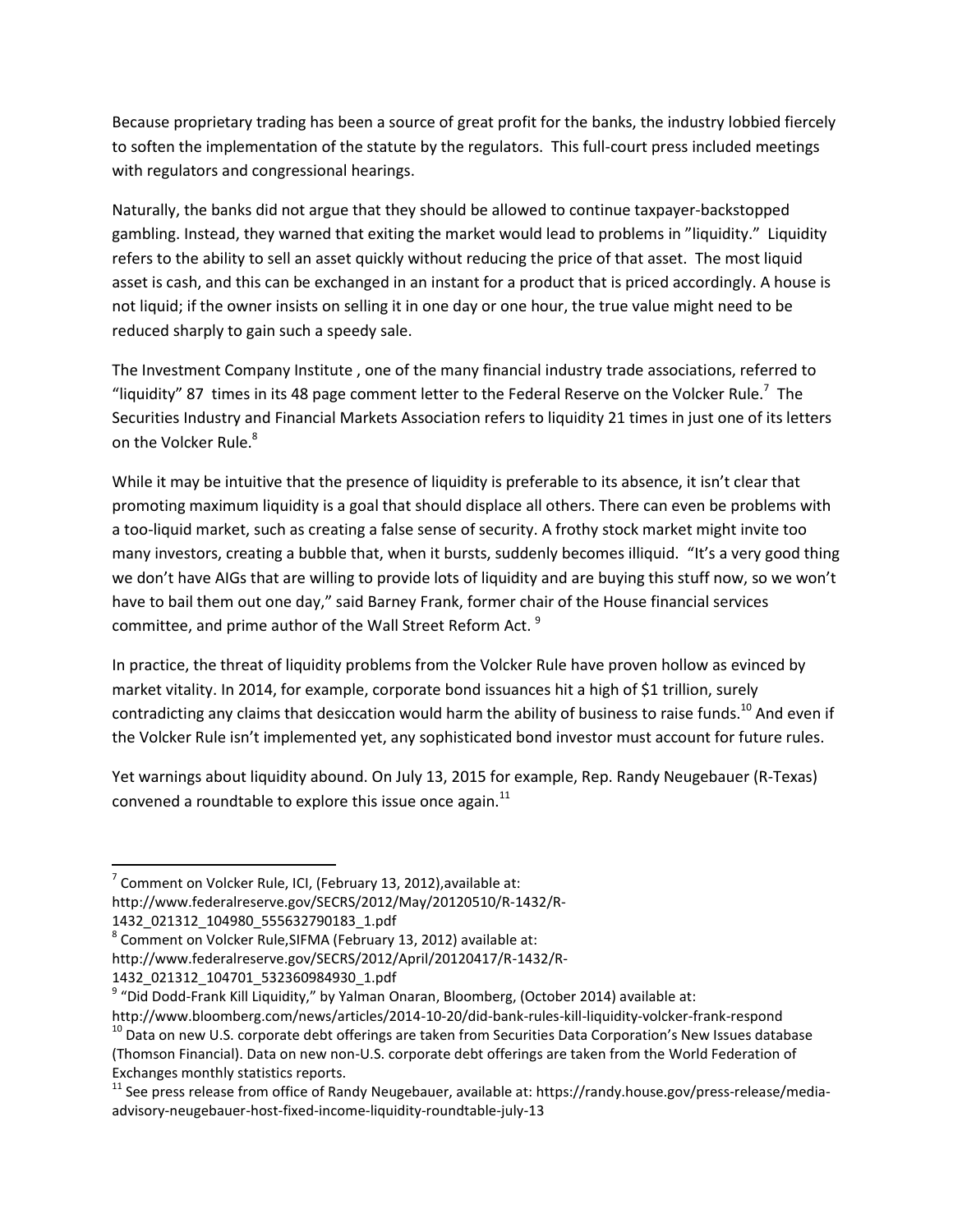# **Swaps Push Out**

 $\overline{\phantom{a}}$ 

In tandem with the Volcker Rule, another section of the Wall Street Reform Act restricted derivatives speculation. Section 716, known as the Lincoln Amendment for former Arkansas Senator Blanche Lincoln, a Democrat, declared that financial firms could not engage in some of the more exotic derivatives contracts, or swaps, within their FDIC-insurance banks. Instead, they must execute these contracts in separately capitalized affiliates. The swaps must be "pushed out" of the bank.

High volume speculators prefer derivatives trading because transaction costs are minimal. Speculation involving real property, such as a house or a share in a corporation, involve the legal transfer of ownership rights. That requires clerical cost. The value of a derivative derives from something real, such as the price of an asset at a certain time. A derivative might involve the cost of oil in three months. The winner pays the loser of the bet. Money changes hands, not real property.

The financial crisis revealed excessive speculation in the derivatives market . Not only did much of this serve no economic utility, it exacerbated risk. Credit default swaps, for example, are a type of bond insurance. It pays the holder of the CDS if the bond defaults. This might make sense if the CDS holder owned the bond, which is a requirement for any legally regulated insurance. (One cannot buy fire insurance on a neighbor's house, lest one be incentivized to burn it down and collect the premium.) But CDS holders often had no underlying interest being insured. The amount of CDS contracts far exceed the value of the bonds to which they are linked. In other words, the default of one bond might trigger payments many times the value of that bond. In the case of AIG, US taxpayers paid more than \$180 billion to the CDS holders of contracts written by the insurance giant, the largest single bailout of the financial crisis.

Lincoln's proposal drew fierce opposition from the banking industry. Swaps trading within the FDICinsured bank, especially with cheap deposits that weren't deployed as loans, could be extremely lucrative. Lincoln and her supporters were forced to compromise as the Wall Street Reform bill reached a final vote, and allowed some swaps to be conducted by the FDIC-insured bank, instead of a separately capitalized affiliate.

In public, advocates of unrestricted swaps gambling and other risky bank activities hide behind the argument that US banks must remain "competitive" with international rivals. Such a concept might apply to the US Olympic or soccer team. An American naturally cheers for an American victory in international competition. Why should an American cheer for the success of a bank headquartered in the United States? That might make sense if the bank employees were American, if it paid dividends only to American investors, and paid taxes only to Uncle Sam. In fact, the mega-banks are international firms. The CEO of Morgan Stanley is Australian. Much of the derivatives trading takes place in London by non-US nationals. One of Citigroup's largest shareholders is the Abu Dhabi Investment Authority.<sup>12</sup> Hundreds of JP Morgan's subsidiaries are incorporated outside the United States, such as England,

<sup>12</sup> See Citigroup 10-k, p. 291, (2014), available at: http://www.citigroup.com/citi/investor/data/k14c.pdf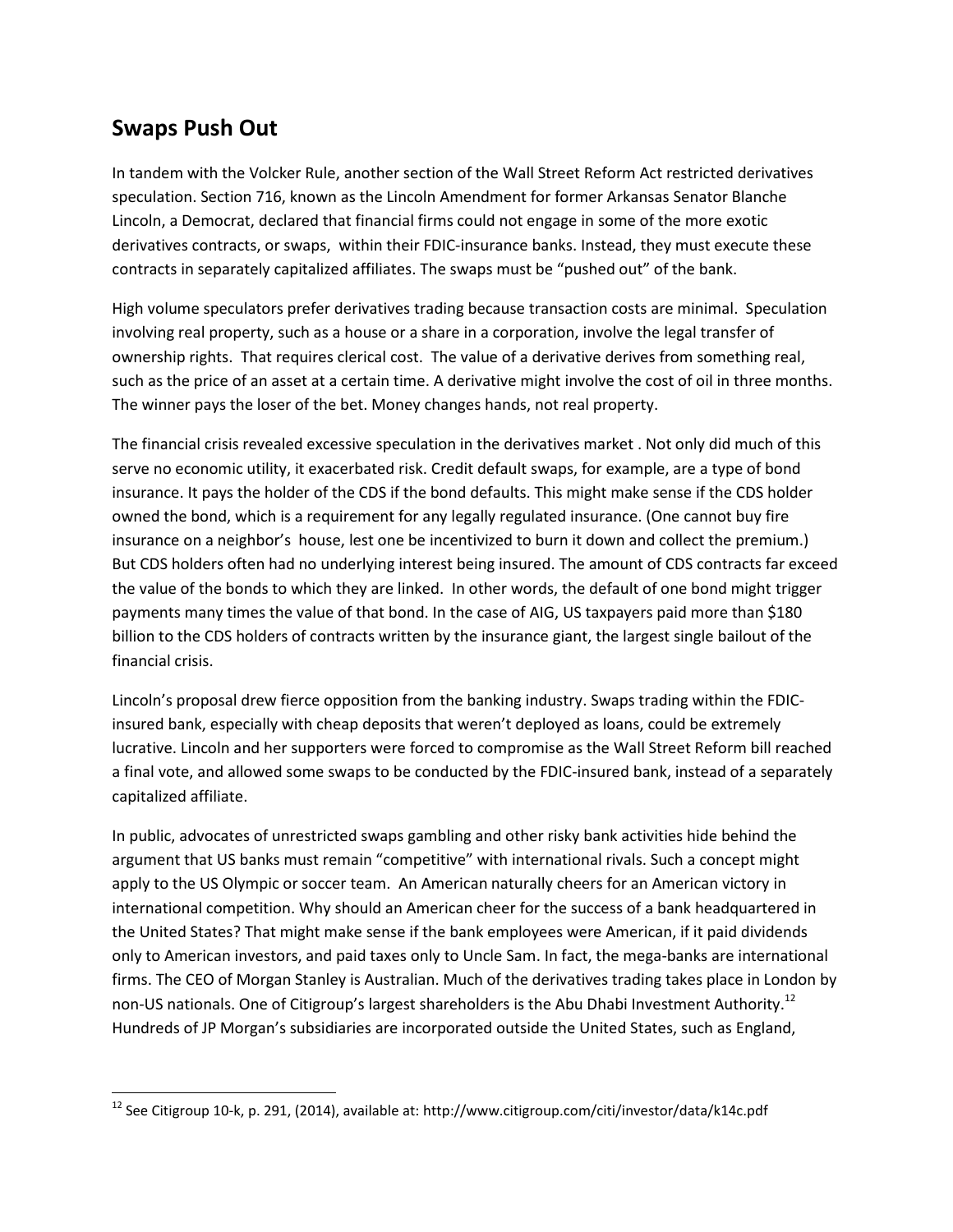Luxembourg, and Mexico.  $^{13}$  Regulator policy that promotes the "competitiveness" of such banks effectively promotes employment of non-US nationals working outside the United States, or dividends paid to Abu Dhabi.

Yet mired in such fatuous claims about "competitiveness, " four and a half years after passage of Dodd-Frank, the regulators had taken no steps to implement the swaps push out. In fact, as with other Wall Street reform statutes, pro-Wall Street members of Congress attempted to advance legislation to repeal this statute. Then, in December 2014, with the government facing another shutdown, Citigroup lobbyists successfully inserted a near repeal of the Lincoln amendment in a must-pass spending bill. <sup>14</sup> Wall Street reformers such as Sen. Elizabeth Warren (D-Mass) and Rep. Maxine Waters (D-Calif), the ranking member of the House financial services committee, rallied to remove this provision.<sup>15</sup> But Wall Street deployed its most influential voices as well, with JP Morgan CEO Jamie Dimon personally calling members. Warren eulogized: "And now we're watching as Congress passes yet another provision that was written by lobbyists for [Citigroup] and it's attached to a bill that needs to pass or else the entire federal government will grind to a halt. Think about this kind of power. A financial institution has become so big and so powerful that it can hold the entire country hostage. *That alone* is a reason enough for us break them up. Enough is enough."

# **Living Wills**

 $\overline{\phantom{a}}$ 

The Wall Street Reform act did not break up the largest banks, one of the many short-comings of this reform law. But it did provide a mechanism for the regulators to achieve the same result should they exercise regulatory zeal. In Section 165, known as the "living will" provision, large banks must provide a "credible" plan for an orderly resolution under the bankruptcy code should they fail. Failure means that their liabilities exceed the value of their assets. The bankruptcy of Lehman Brothers on September 15, 2008 precipitated contagion throughout the financial system. That bankruptcy led to massive bailouts of the entire financial system.

If such a living will is not deemed credible, if a mega-bank failure would spark financial contagion, the Federal Reserve and Federal Deposit Insurance Corp can order changes, including the sale of assets.

One of the most serious problems with bankruptcy for major banks involves the exceptions for derivative swaps. Unlike most debt, where bankruptcy allows the debtor to temporarily halt payment while a judge decides how to allot the remaining assets to the various creditors, swaps can be settled immediately. Winners collect their cash, which is often held with third party institutions.  $^{16}$ 

http://www.sec.gov/Archives/edgar/data/19617/000119312508043536/dex211.htm

<sup>&</sup>lt;sup>13</sup> See JP Morgan subsidiaries, (2014), available at:

<sup>&</sup>lt;sup>14</sup> "Citigroup Wrote the Wall Street Giveaway," by Erika Eichelberger, Mother Jones (December 2014) Available at: http://www.motherjones.com/politics/2014/12/spending-bill-992-derivatives-citigroup-lobbyists

 $15$  Speech, Elizabeth Warren, (December 12, 2014) available at:

http://www.warren.senate.gov/?p=press\_release&id=686

 $16$  Mayer Brown member (January 2014), Available at:

http://www.mondaq.com/unitedstates/x/285456/Insolvency+Bankruptcy/Lehman+Bankruptcy+Court+Addresses+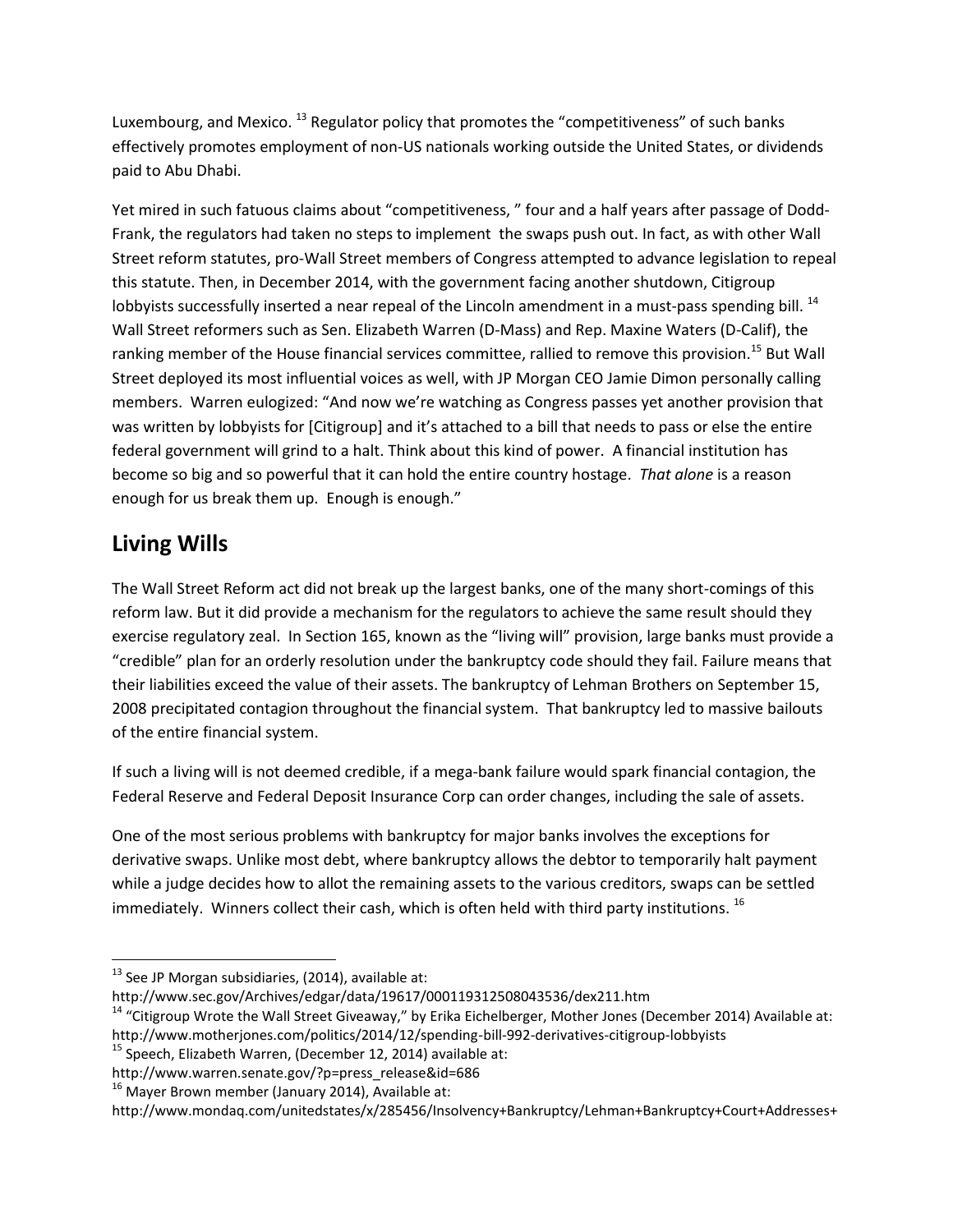Another problem involves the global nature of mega-banks. More than 80 courts around the globe continue to sort through the Lehman bankruptcy. Each of these courts are bound by their own national laws and loyalties.<sup>17</sup>

Indeed, the major banks have failed to submit living wills that the regulators have deemed "credible." In the latest round, Bank of America confided that it would not be able to submit a complete plan until sometime in 2017. JP Morgan's latest plan spans 200,000 pages. Alone, such a vast length defies the concept that the assets and liabilities of each of this mega-bank's subsidiaries could be understood in tranquil times, let alone a period when the bank is unable to make good on its debts.

Yet the regulators have yet to exercise their authority under the statute and order a break-up of these banks.

### **Banker Pay**

 $\overline{\phantom{a}}$ 

There's an obvious reason that bankers choose to make risky swaps bets instead of loans, to prefer cheap, taxpayer-subsidized money for this gambling-- they make personal fortunes. The top executives of Bear Stearns and Lehman Brothers received a collective \$2.5 thousand million in the years preceding their failure, and repaid none of it.<sup>18</sup> More than 1,500 employees of JP Morgan take home more than \$1 million each. A Goldman Sachs, with about 10 percent of JP Morgan's 220,000 employees, nearly 1,000 workers enjoy yearly compensation of more than \$1 million each.<sup>19</sup> The Financial Crisis Inquiry Commission found that pay systems too often encouraged "big bets" and rewarded short-term gains without proper consideration of long-term consequences.<sup>20</sup> Multiple surveys have found that more than 80 percent of financial market participants believe that compensation practices played a role in promoting the excessive risk accumulation that led to the financial crisis. $^{21}$ 

Scope+Of+The+Bankruptcy+Codes+Safe+Harbor+For+Liquidation+Termination+And+Acceleration+Of+Swap+Agree ments

<sup>&</sup>lt;sup>17</sup> See "The Failure Resolution of Lehman Brothers," Federal Reserve Bank/New York (December 2014) available at: http://www.newyorkfed.org/research/epr/2014/1412flem.pdf ; also "German Lehman Brothers Affiliate Flies for Ch. 15," Leigh Cardaer, Law360 (April 2009) Available at: http://www.law360.com/articles/99213/germanlehman-bros-affiliate-files-for-ch-15

<sup>&</sup>lt;sup>18</sup> Bebchuk, Lucian A. and Cohen, Alma and Spamann, Holger, "The Wages of Failure: Executive Compensation at Bear Stearns and Lehman 2000-2008" ; Yale Journal on Regulation, Vol. 27, 2010, pp. 257-282; Harvard Law and Economics Discussion Paper No. 657; ECGI - Finance Working Paper No. 287.

<sup>&</sup>lt;sup>19</sup> Cuomo, Andrew, "No Rhyme or Reason: The Heads I Win Tails You Lose Bank Bonus Culture", Attorney General of the State of New York, 2008.

<sup>22</sup>European Banking Authority, "Regulatory

<sup>&</sup>lt;sup>20</sup> Financial Crisis Inquiry Commission, "Financial Crisis Inquiry Report", February 25, 2011.

<sup>&</sup>lt;sup>21</sup> Financial Stability Forum, "FSF Principles for Sound Compensation Practices", April 2, 2009. See page 4, footnote 2, for a review of these surveys.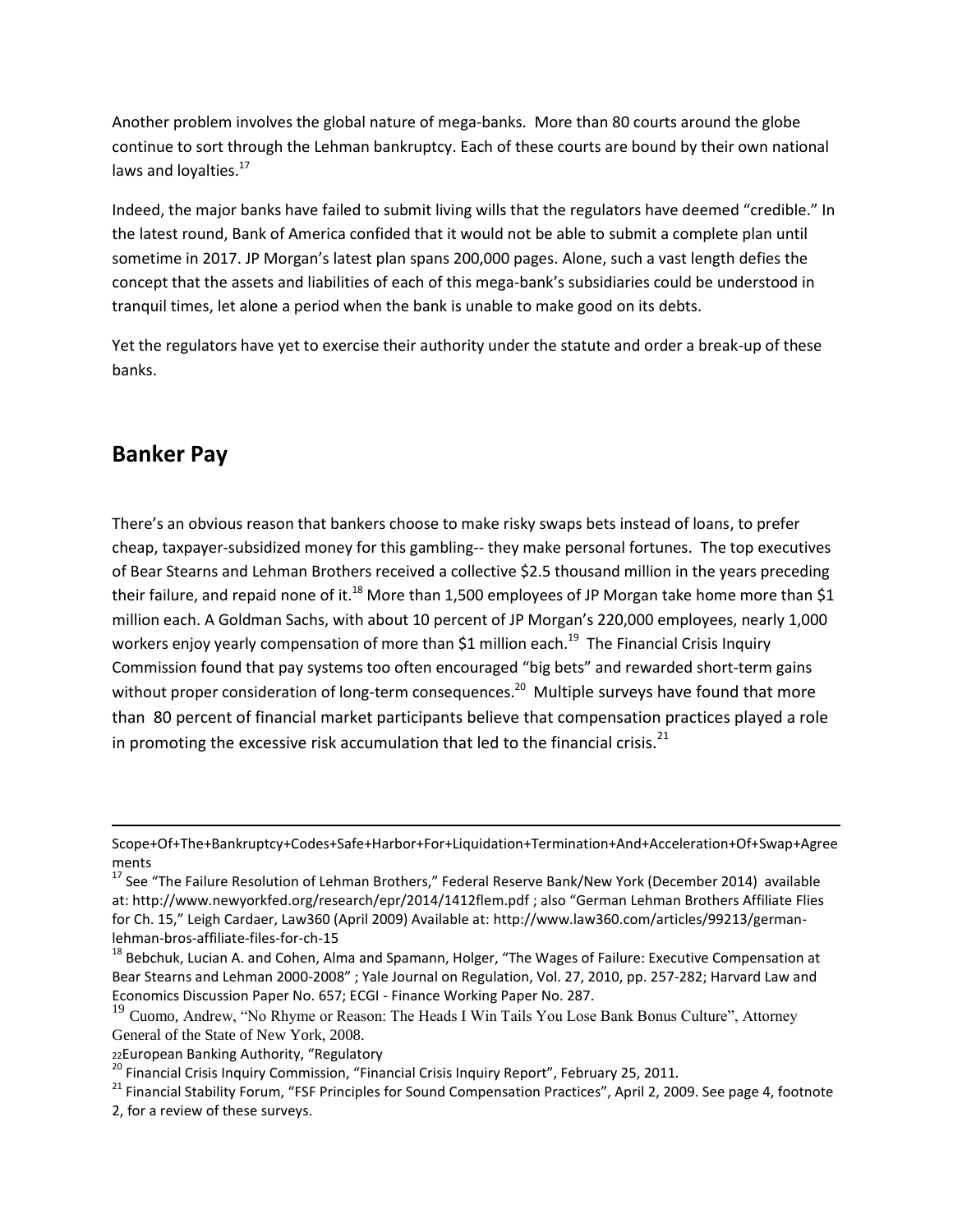To address this problem, Congress approved Section 956 of the Wall Street Reform act. This provides broad authority to the regulators to curb "inappropriate risk" incentives in pay structures. Congress further declared that the regulators must finalize this rule by the spring of 2011. Four years after this deadline, five years after Congress approved the law, seven years after these payfor-gambling compensation schemes led to a world financial meltdown, the regulators have yet to finalize a rule. Again, Wall Street's prodigious number of lobbyists have contested implementation of this foundational rule.

As with other delayed rule-makings, inattentive regulators may be blamed. This rule requires five separate agencies to complete the rule. One of these is the Securities and Exchange Commission. Public Citizen has documented the tardy record of rulemaking at this agency under current Chair Mary Jo White.<sup>22</sup>

# **Conclusion**

 $\overline{a}$ 

Why regulators fail to adopt and enforce strong regulations is often attributed to regulatory capture. This refers to the ties between Wall Street and Washington police. Wall Street spends \$1.5 million a day on 3,000 lobbyists in Washington.<sup>23</sup> Most directly, it involves the revolving door between Wall Street firms and Washington agencies. Citigroup alumni fill numerous leading Washington offices, such as Jack Lew, who is Treasury Secretary. Law firms that defend Wall Street firms serve as a stable for the Securities and Exchange Commission, such as Chair White, who led the white collar defense team at Debevoise & Plimpton which defends Wall Street firms.

Despite this revolving door and the fatuous arguments from Wall Street apologists, Washington's record to implement the Wall Street Reform Act is not a complete failure. The Consumer Financial Protection Bureau, a hallmark new agency created by this this act, is up and running, providing material, measurable relief to consumers abused by malicious creditors. Several regulators deserve credit, such as Federal Reserve Gov. Daniel Tarullo, FDIC officers Thomas Hoenig and Martin Gruenberg, SEC Commissioners Kara Stein and Luis Aguilar, and Commodity Futures Trading Commissioner Sharon Bowen, along with former CFTC Chair Gary Gensler. In speeches and votes, these public agents have sought to place the public citizen ahead of the private interests of Wall Street.

The Wall Street reform law, even if well implemented, was not a complete answer to financial challenges. It stemmed from compromise. The largest bank that required bailouts actually became larger during the crisis, with JP Morgan acquiring Bear Stearns and Washington Mutual, Bank of America swallowing Merrill Lynch, and Wells Fargo acquiring Wachovia. These banks should be broken up.

 $^{22}$  See "Efficiency Nut," by Bartlett Naylor, Public Citizen, (June 2014), available at: http://www.citizen.org/documents/sec-rulemaking-efficiency-report.pdf

 $23$  "Wall Street Spending \$1.5 million a day," Benjamin Goad, The Hill (January 2014), available at: http://thehill.com/regulation/finance/213342-wall-street-spending-15m-a-day-on-lobbying-politics